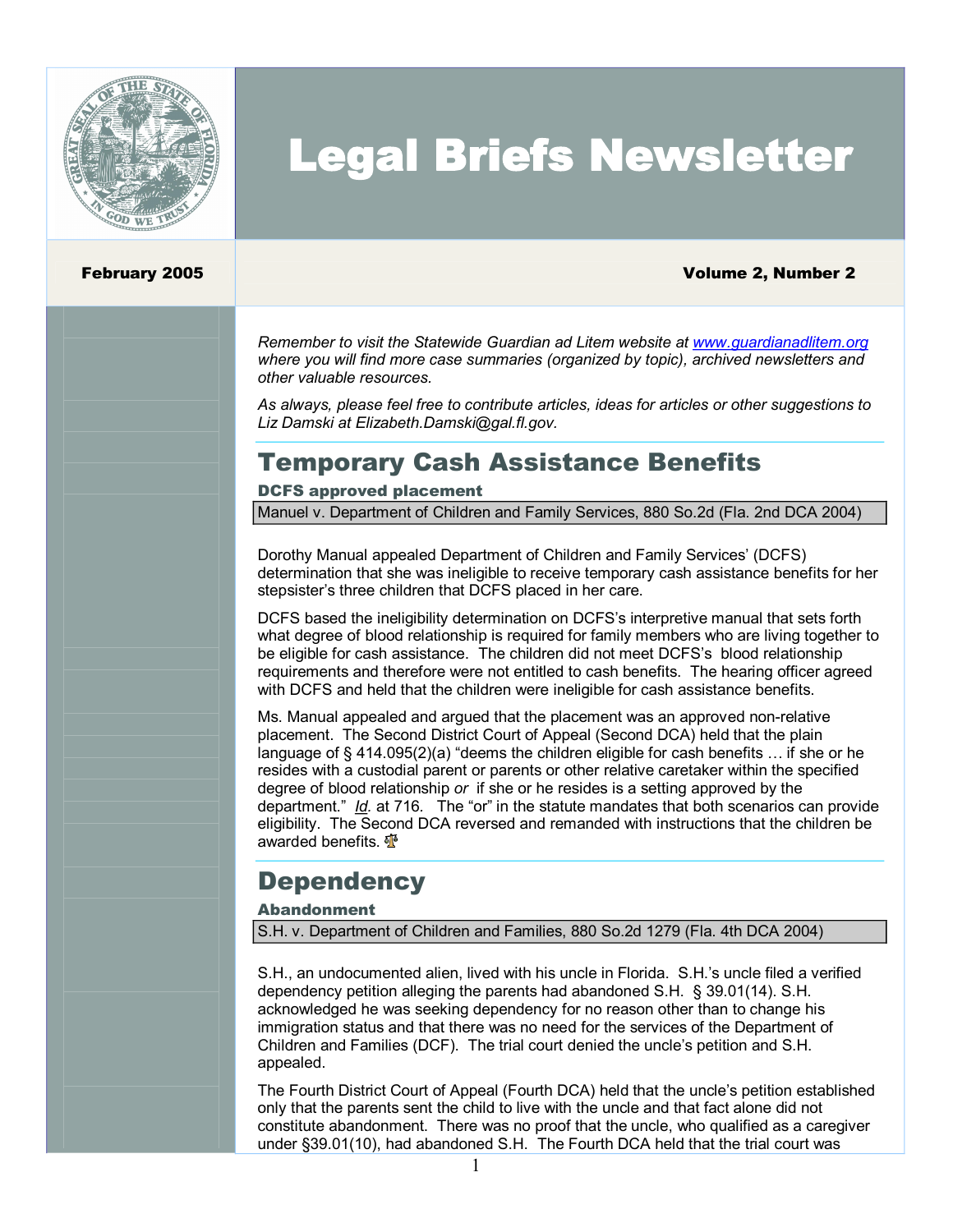correct in not finding S.H. dependent.  $\Phi$ 

#### A.M.T. v. State of Florida, 883 So.2d 302 (Fla. 1st DCA 2004)

The Department of Children and Families (DCF) filed a dependency petition when the father took a trip out of the country and left his three children under the supervision of his 16-year-old stepson. The judge, sua sponte, with no notice to the father, no sworn testimony and without inquiring into the allegations in the petition, sheltered the children and allowed only supervised visitation between the father and the children. At a subsequent adjudicatory hearing, the trial court found the children to be dependent.

The First District Court of Appeal (First DCA) held that § 39.401(1) and § 39.402(1) require that, before a child can be sheltered, the court must receive sworn testimony to establish probable cause to support the child has been, or is in imminent danger of being abused, abandoned, or neglected. Because the trial court never took sworn testimony or inquired as to the allegations in the dependency petition, it was error to shelter the children. The order sheltering the children was reversed.

The First DCA further held there was no evidence presented that the father had failed to support or communicate with his children while he was out of the country so as to constitute abandonment, nor was there evidence the father had deprived the children of food, clothing, shelter or medical treatment so as to constitute neglect. The First DCA held the trial court did not apply the appropriate two-pronged test to determine whether the children had been harmed under §39.01(30)(a). The first prong required that the trial court find that the children were left without adult supervision or other appropriate supervision considering the children's ages or mental conditions. If the first prong is satisfied, the trial court must then find that the inappropriate supervision caused or is likely to cause the children's health to be significantly impaired. There was no competent, substantial evidence to support a finding that the father abused, abandoned or neglected his children. The adjudication of dependency was reversed and the case was remanded.  $\mathbf{\Phi}$ 

### Termination of Parental Rights

### Abandonment: Termination as to one parent

In re: E.D., 884 So.2d 291 (Fla. 4th DCA 2004)

The Department of Children and Families (DCF) filed a termination petition alleging abandonment and that the continuation of a relationship with the parents threatened the health of the children irrespective of the provision of services. The father voluntarily surrendered his parental rights to three of the children, but denied paternity of E.D. The parental rights of E.D.'s father were never terminated. The trial court terminated the mother's parental rights to all of the children. The mother appealed the terminations.

The Second District Court of Appeal (Second DCA) held that because the paternal rights of E.D.'s father were never terminated, the action to terminate the mother's rights proceeded as an action to sever the parental rights of one parent without severing the rights of the other. Section 39.811(6) lists the only circumstances in which terminating on parents parental rights can be done. Neither the termination petition nor the evidence produced at trial alleged any of the circumstances described in §39.811(6). The Second DCA reversed the termination as to F.D.

The Second DCA held that the trial court's finding that the mother had abandoned her children was clearly erroneous. But termination was appropriate pursuant to §39.806(1)(c). The mother's breach of two case plans, her incarceration, mental illness and drug use demonstrated that her continuing involvement with the children would result in harm regardless of the provision of services. The Second DCA affirmed the termination of parental rights order as to the other children. $\Phi$ 

#### Prospective Abuse

C.B. v. Department of Children and Families, 879 So.2d 82 (Fla. 4th DCA 2004)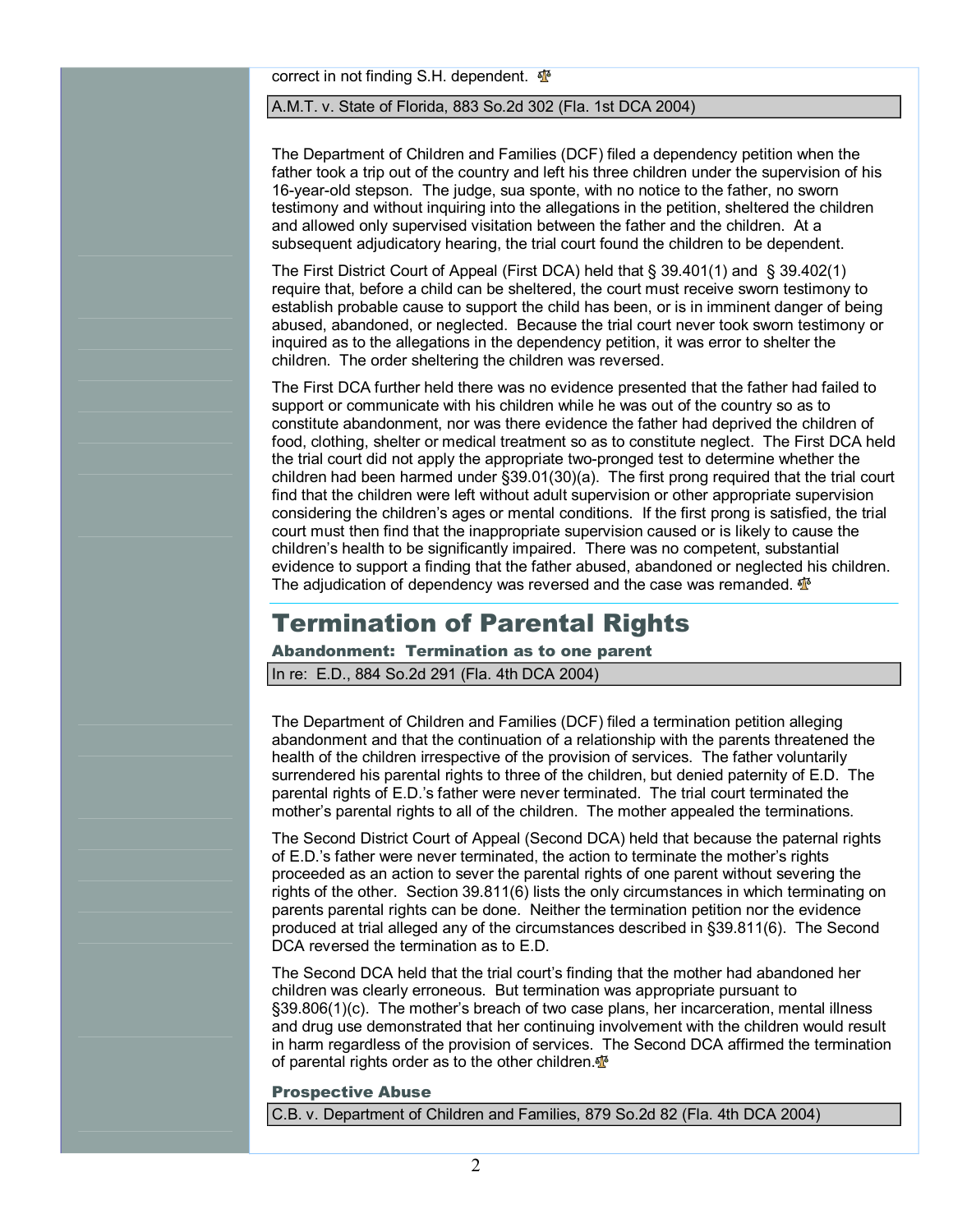The Department of Children and Families (DCF) filed a petition to terminate the mother's parental rights to the newborn on an expedited basis. The trial court found, due to the likelihood of prospective abuse under §39.806(1)(f), that termination was in the child's best interest. The mother appealed.

The issue in cases in which termination of parental rights is sought based on prospective abuse is whether future behavior, which will adversely affect the child, can be clearly and certainly predicted and whether the behavior of the parents was beyond the parent's control, likely to continue and placed the child at risk. § 39.806(1)(f).

The Fourth District Court of Appeal (Fourth DCA) found that §39.806(1)(f) permits termination if the parent engaged in egregious conduct or had the opportunity to prevent and knowingly failed to prevent, egregious conduct that threatens the health and well being of a child's sibling. In this case, the mother continued her relationship with the father despite the abuse perpetrated on the other children and a court order prohibiting contact. The Fourth DCA held that this evidence, along with evidence demonstrating termination was in the child's best interest and was the least restrictive means of protecting the child, justified the termination of the mother's parental rights. The order was affirmed.  $\mathbf{\Phi}$ 

#### Relative Placement

#### In re: W.D., 2005 WL 231781 (Fla. 2nd DCA)

The father appealed the termination of his parental rights. He argued there was no clear and convincing evidence presented at trial that showed a lack of suitable permanent custody arrangements with relatives of the child. Specifically the Department of Children and Families (DCF) failed to investigate the paternal grandmother as a placement.

An order terminating parental rights must be supported by clear and convincing evidence that termination is in the child's best interests. When determining the best interests of a child, the trial court must evaluate any suitable permanent custody arrangements with a relative of the child. § 39.810(1). The Second District Court of Appeal held that because DCF never evaluated the paternal grandmother's suitability as a placement, the trial court's determination that she was not a credible relative placement was not supported by clear and convincing evidence. The order of termination was reversed and the case was remanded back to the trial court.  $\mathbf{\Phi}$ 

#### Child witnessed or aware of domestic violence

#### In re: J.A.H. 876 So.2d 647 (Fla. 2nd DCA 2004)

Despite the mother's knowledge of the poor relationship between the grandfather (who lived with the family) and her son, the mother continued to leave the child unsupervised with the grandfather. The grandfather struck the son. The Department of Children and Families (DCF) removed both children in the home. The trial court adjudicated both children dependent. The mother appealed.

The Second District Court of Appeal (Second DCA) upheld the son's dependency adjudication. The Second DCA held that in accordance with § 39.01(30), harm to a child so as to justify a finding of abuse can include those situations where a person negligently fails to protect a child under her care from physical harm caused by the acts of another person. Through the omission of proper supervision when the incident occurred, the mother had negligently permitted the son to be abused by the grandfather.

Though the daughter had never directly been abused, the Second DCA held the child may still have been adjudicated dependent if DCF demonstrated a nexus between the son's abuse and the daughter's prospective abuse. A child also may be adjudicated dependent under § 39.01(30)(i) if there is evidence that the child witnesses or is aware of an incident of domestic violence that occurs between other family members. The Second DCA reversed the daughter's dependency adjudication as there was no evidence that the daughter witnessed or was cognizant of the son's abuse.  $\mathbf{\Phi}$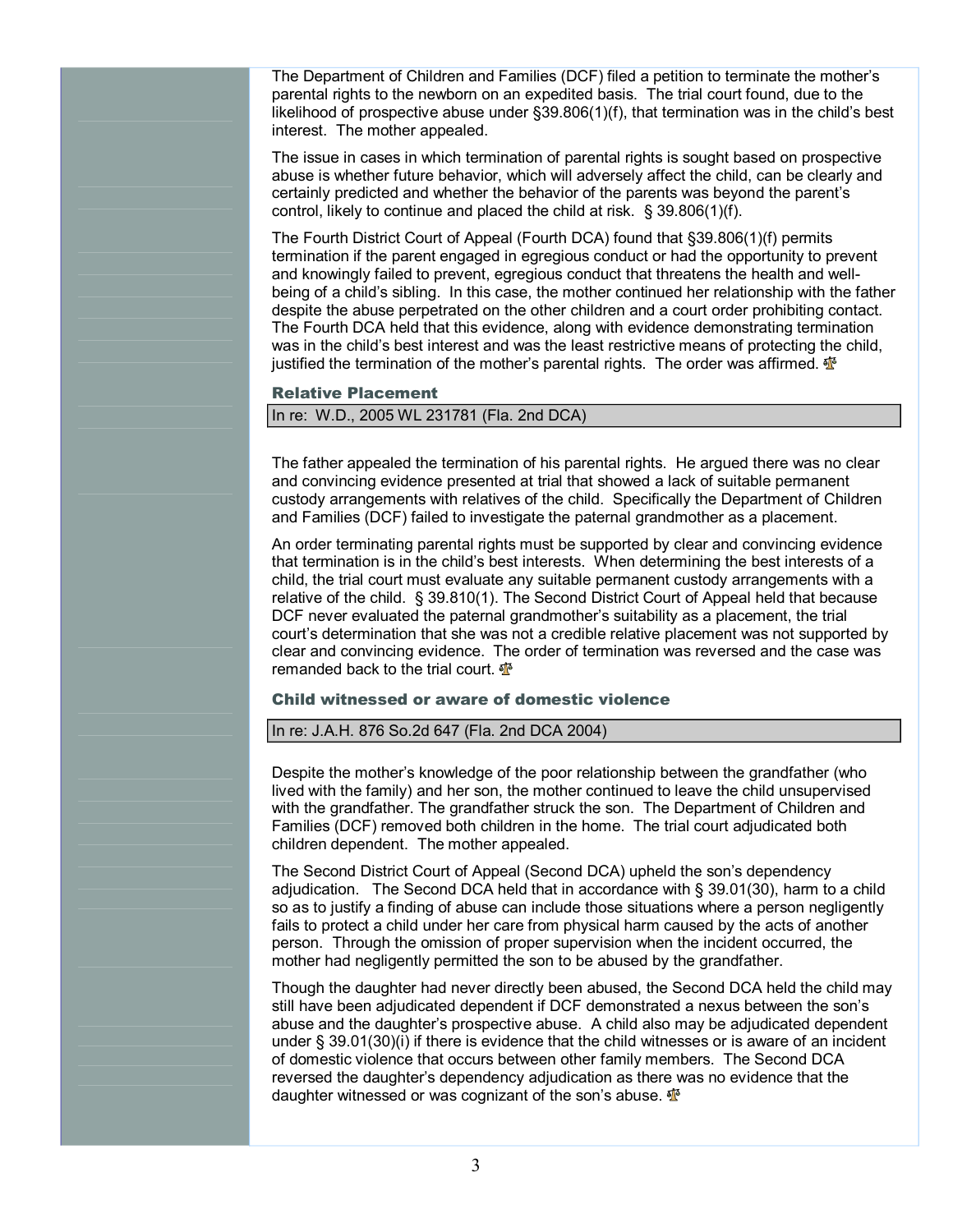#### Default Judgment

#### E.S. v. Department of Children and Family Services, 878 So.2d 493 (Fla. 3rd DCA 2004)

The mother in this case, personally appeared at an advisory hearing on the Department of Children and Families' (DCF) petition to terminate her parental rights. Neither the mother, nor her attorney, was present at the final hearing. As a result, a default was entered and the mother's rights were terminated. The mother filed a motion to set aside the default and asserted she was unable to attend the hearing because of medical reasons. At the motion hearing, the mother's counsel requested the trial court take testimony from the mother regarding her medical condition. The trial court declined to take her testimony and denied the mother's motion to vacate the default judgment. The mother appealed the order terminating her parental rights.

The Third District Court of Appeal (Third DCA) held that when the court has proceeded under section 39.801(3)(d), and parent seeks to vacate default, the court should apply a three-part test. The defaulting parent carries the burden of persuasion when applying the three-part test that requires the mother's due diligence, the demonstration of excusable neglect, and demonstration of the existence of a meritorious defense to the termination petition would apply in this case. *R.H. v. Department of Children and Family Services,* 860 So.2d 986, 988 (Fla. 3rd DCA 2003). The mother filed the motion to vacate one day after the termination judgment and nine days after the final hearing, therefore, she showed due diligence. The Third DCA held the mother should have been allowed the opportunity to testify regarding the existence of excusable neglect and a meritorious defense. The termination of parental rights order was reversed and remanded back to the trial court.  $\mathbf{\Phi}$ 

S.C. v. Department of Children and Families, 877 So.2d 831 (Fla. 4th DCA 2004)

The Department of Children and Families (DCF) filed a petition to terminate the mother's parental rights to her two children. When the mother informed DCF she would not be able to personally appear at the advisory hearing, DCF agreed she could appear by telephone. When the mother could not be reached by telephone on the day of the advisory hearing, the court declared a default as to the mother and terminated her parental rights. The mother filed a motion to set aside the default, but the trial court denied the motion after the mother gave conflicting statements as to why she did not answer the phone. The mother appealed.

The Fourth District Court of Appeal (Fourth DCA) reiterated that constructive consent in termination of parental rights cases should be disfavored and should not be used as a "gotcha" practice when a parent makes a reasonable effort to be present. *A.J. v. Department of Children and Families*, 845 So.2d 973 (Fla. 4th DCA 2003). However, in this case, the mother provided no reasonable excuse for her failure to appear by telephone. The Fourth DCA held that, despite the efforts of the trial court and DCF to accommodate the mother's inability to travel to Florida, the trial court reasonably concluded the mother failed to appear at, or participate in, the advisory hearing. The order terminating the mother's parental rights was affirmed.  $\mathbf{\Phi}$ 

### Withdrawal from Mediated Plea Agreement

#### Voluntary & Understanding

In re: B.G., 884 So.2d 357 (Fla. 2nd DCA 2004)

The Department of Children and Families (DCF) filed a petition for dependency alleging the father had failed to protect his children from the physical and mental abuse of their stepmother. A stipulated agreement was entered into by the father and DCF. The father later notified DCF he wanted to withdraw from the agreement. DCF filed a motion to enforce the agreement. At a hearing, the trial court granted DCF's motion and, at a subsequent hearing, entered an order finding the children dependent and finding the father had voluntarily consented to the dependency. The father appealed.

The Second District Court of Appeal (Second DCA) held that father was entitled to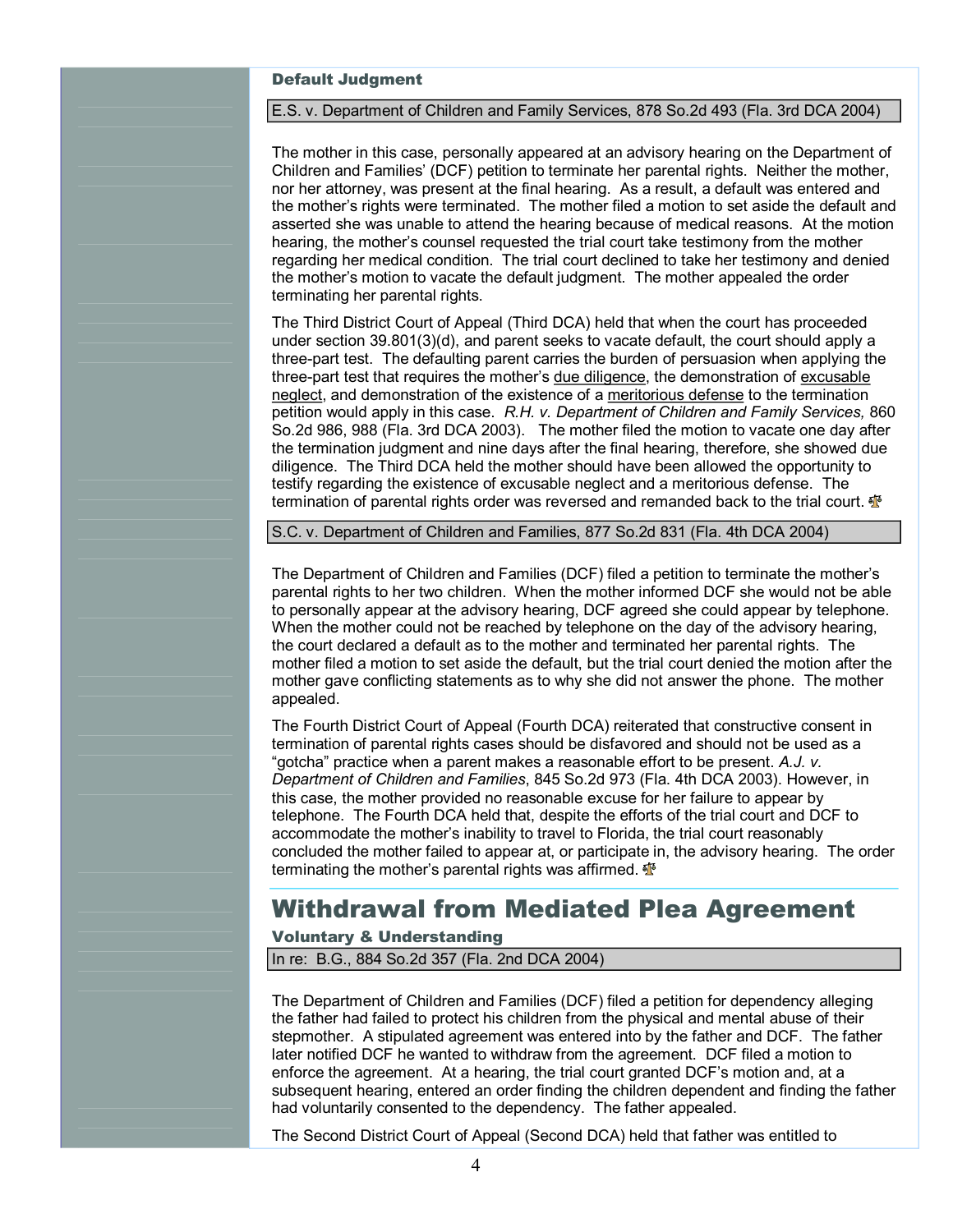withdraw from amediated plea agreement with DCF where the trial court never questioned father to determine whether the father's consent was made voluntarily and with a full understanding of the nature of the allegations against him and the consequences of his consent. Florida Rule of Juvenile Procedure 8.325(c). Because the trial court failed to follow the requirements of Rule 8.325(c), the order enforcing the agreement and the order adjudicating the children dependent was reversed and the case was remanded. $\mathbf{\Phi}$ 

### Adoption

Rule which provides that adoptive applicants do not have right to appeal DCF's decision on the selection of an adoptive home for particular child is invalid

State, Department of Children and Family Services v. I.B., 2005 WL 192365 (Fla. 1st DCA)

I.B. and D.B. filed an application to adopt a child who had been living with them for over a year. The Department of Children and Families (DCF) denied their application and instead approved the application of two of the child's biological relatives. At the time DCF denied their application to adopt the child, an internal DCF rule required that I.B. and D.B. be told of DCF's decision in writing and be advised of their right to a hearing. By the time I.B. and D.B. requested such a hearing, DCF had amended the internal rule to read that adoptive applicants did not have the right to appeal DCF's decision on the selection of an adoptive home. DCF relied on the amended rule to dismiss I.B. and D.B.'s hearing. I.B. and D.B. challenged the rule in an administrative court. The administrative law judge held that the amended rule was invalid exercise of delegated legislative authority. DCF appealed.

The First District Court of Appeal (First DCA) affirmed the administrative law judge's final order invalidating the rule. I.B. and D.B have the right to a hearing wherein they have an opportunity to change the agency's mind. The First DCA reasoned that the Administrative Procedure Act provides that an agency may only adopt rules that implement or interpret specific powers and duties granted by the enabling statute. There were no statutes, collectively or individually, that provided DCF with the necessary specific legislative authority required. The First DCA held that the Administrative Code Rule that prohibited an adoption applicant from appealing a DCFS decision on the selection of an adoptive home for a child was invalid and I.B. and D.B. were entitled to a hearing.

## Amendments to the Florida Rules of Juvenile Procedure No. SC0497 (Fla. Jan. 27, 2005)

The Florida Supreme Court amended the Rules of Juvenile Procedure. The following is a summary of some of the changes

Rule 8.165, Providing Counsel to Parties

**Rule 8.165(a)** requires a written waiver of counsel when a child is entering a plea or being tried for a delinquent act.

**Rule 3.165(b)(3)** requires that when a child is entering a plea or being tried for a delinquent act, a written waiver of counsel be submitted to the court in the presence of a parent, legal custodian, responsible adult relative, or attorney assigned by the court to assist the child

The Court declined to adopt the portion of rule 8.165(a) regarding consultation with an attorney prior to a waiver, but added that they were deferring the issue until after the legislative session.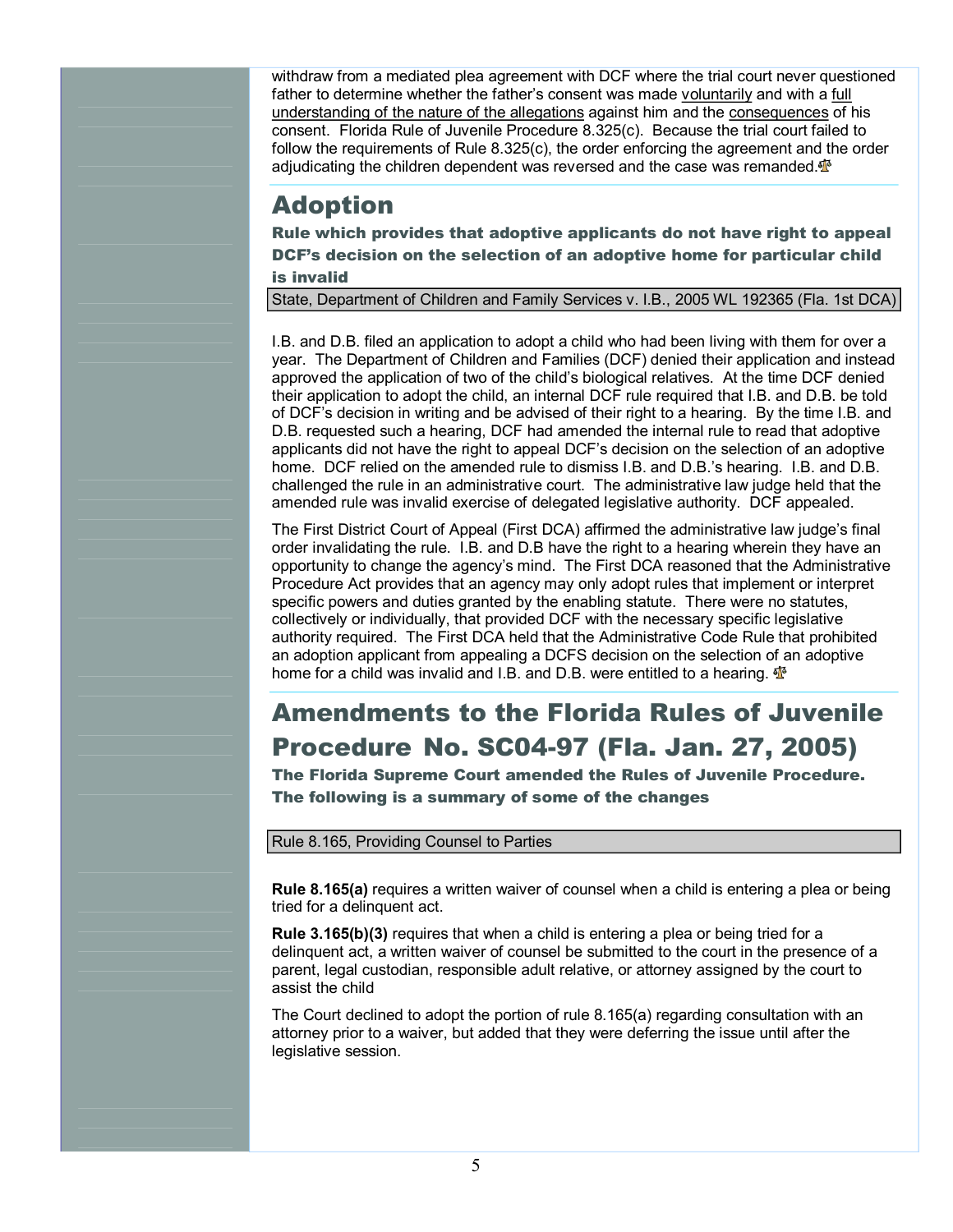Rule 8.257, General Magistrates

**Rule 8.257** governs the use of general magistrates in juvenile dependency proceedings – appointment, consenting and objecting to appointment, general powers and duties, electronic reporting, content and service of magistrate's report, service of exceptions of magistrate's report and the provision of the record to the court for a hearing on exceptions.

Rule 8.400, Case Plans

**Rule 8.400,** new subdivisions (b)(2) and (b)(3), clarify the procedure for amending case plans. The amendment to rule 8.400 provides that any amendments must be based on competent evidence, and if any party objects to the amendment of a case plan, the court must conduct a hearing allowing each party to present evidence and information as permitted by rule 8.340(a).

**Rule 8.410** clarifies what findings a court must make in approving a case plan with a goal of reunification.

Rule Amendments Necessary to Bring the Rules into Conformance with the Florida Stats.

**Rule 8.240(d)** creates a procedure for filing a motion for continuance, extension, or waiver of time in dependency and termination of parental rights proceedings. § 39.013 (10), Florida Statutes (2004).

**Rule 8.415 (f)(6)** removes a provision that allows commitment of a children to a licensed child-placing agency for adoption. § 39.812 (1), Florida Statutes (2004).

**Rule 8.500(a)(2)** removes "a licensed child-placing agency" from the list of who may file a petition to terminate parental rights. § 39.802 (1), Florida Statutes (2004).

**Rule 8.505(a)(5)** requires notice to grandparents of termination of parental rights pending adoption proceedings as provided by law. § 63.0425(1), Florida Statutes (2004)

**Rule 8.510(a)(3)** states that the court shall enter a consent to the termination of parental rights petition for the parent who failed to personally appear at the advisory hearing on the termination of parental rights petition. Rule 8.510 (a)(4) clarifies the procedure for entry of admission or consents to termination of parental rights. § 39.801 (3)(a) and (3)(d), Florida Statutes (2004).

**Rule 8.515(a)(1)**deletes the requirement to offer counsel if the parties have executed voluntary surrenders to terminate their parental rights. § 39.013 (9), Florida Statutes (2004).

**Rule 8.535(c)** adds that the petition for adoption must be filed in the court that entered the judgment terminating parental rights unless a motion for change of venue is granted. § 39.812 (5), Florida Statutes (2004).

Miscellaneous Rule Changes Re: Juvenile Dependency

**Rule 8.245 (g)(2)(B)** allows the clerk, court, or any attorney of record to issue subpoenas for taking depositions. Florida Rule of Juvenile Procedure 8.225(a)(2) and Florida Rule of Civil Procedure 1.410(a).

**Rule 8.305(b)(9)** requires that if a shelter hearing is conducted by a judge other than one assigned to hear dependency cases, a judge assigned to hear dependency cases must review the child's status within two working days.

**Rule 8.305(c)** clarifies what findings need to be made only in an order granting shelter care. § 39.402 (8)(h), Florida Statutes (2004).

**Rule 8.315** states that a disposition hearing can only be conducted if an admission or